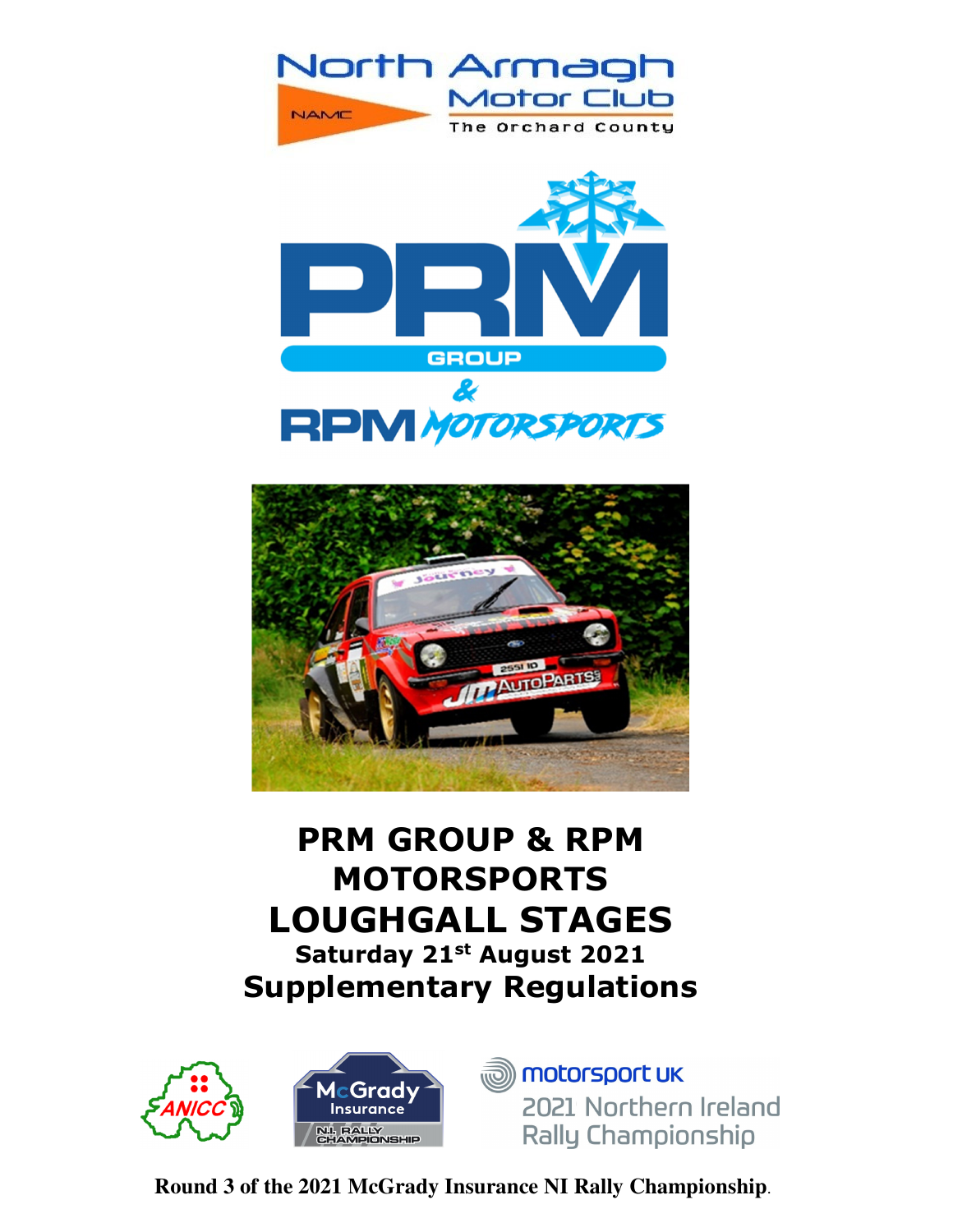## North Armagh Motor Club Ltd **PRM GROUP & RPM MOTORSPORTS LOUGHGALL STAGES 2021**

@

Loughgall Country Park

#### **EVENT TIMETABLE**

PUBLICATION OF ENTRY LIST Monday 16<sup>th</sup> August 2021 MECHANICAL SCRUTINY As per regulations DOCUMENTATION Paperless Event<br>FIRST CAR DUE AT START CONTROL Saturday 21st 09.30hrs FIRST CAR DUE AT START CONTROL EVENT FINISH Saturday 21st August-17.00hrs

ENTRIES OPEN Sunday1<sup>st</sup> August 2021 @ 7pm ENTRIES CLOSED Monday 9th August 2021 or when full entry received.

#### **EVENTS DETAILS**

MECHANICAL SCRUTINY VENUE PAPER SCRUTINY **CONSIDER SCRUTINY CONSIDER** Online before event. EVENT FORMAT 6 Special Stages STAGE SURFACE 100% sealed surface STAGE MILEAGE 20 Miles (32.2kms) ROAD MILEAGE 9 Miles (9.2kms) SERVICE AREA Loughgall Country Park PLANNED SERVICES Service after each stage

DATE Saturday 21st August 2021 RALLY HEADQUARTERS<br>MECHANICAL SCRUTINY VENUE Loughgall Country Park PRIZE GIVING Country Park (open air, socially distanced)

#### **Specific Event Regulations for Events During Covid-19 Pandemic**

- 1. Competitors and officials must not attend if they are feeling unwell.
- 2. Rally Entrants personnel attending will be limited to Driver / Navigator and two service crew only (in one service vehicle). Where more than one Entry is being looked after by one service team then the numbers may be increased accordingly.
- 3. All competitors must complete a COVID-19 Self-Declaration (during on-line entry).
- 4. Scrutineering shall be done via self-declaration. Where any official is made aware of any issue regarding the cars suitability for entry, scrutineering will be conducted with appropriate social distancing and PPE worn.
- 5. No paperwork will be provided by organisers. Required paperwork will be emailed along with final instructions; competitors may print their own copies or store them on a smartphone or tablet.
- 6. Every vehicle must carry hand sanitiser, 60% alcohol content, for use by occupants. Noting the flammable nature of the sanitiser, care is to be taken than hands are dry prior to coming into contact with sources of ignition, such as smoking. Wipes with a 60% Alcohol content are an acceptable alternative
- 7. Social distancing and sanitising must be observed at all times.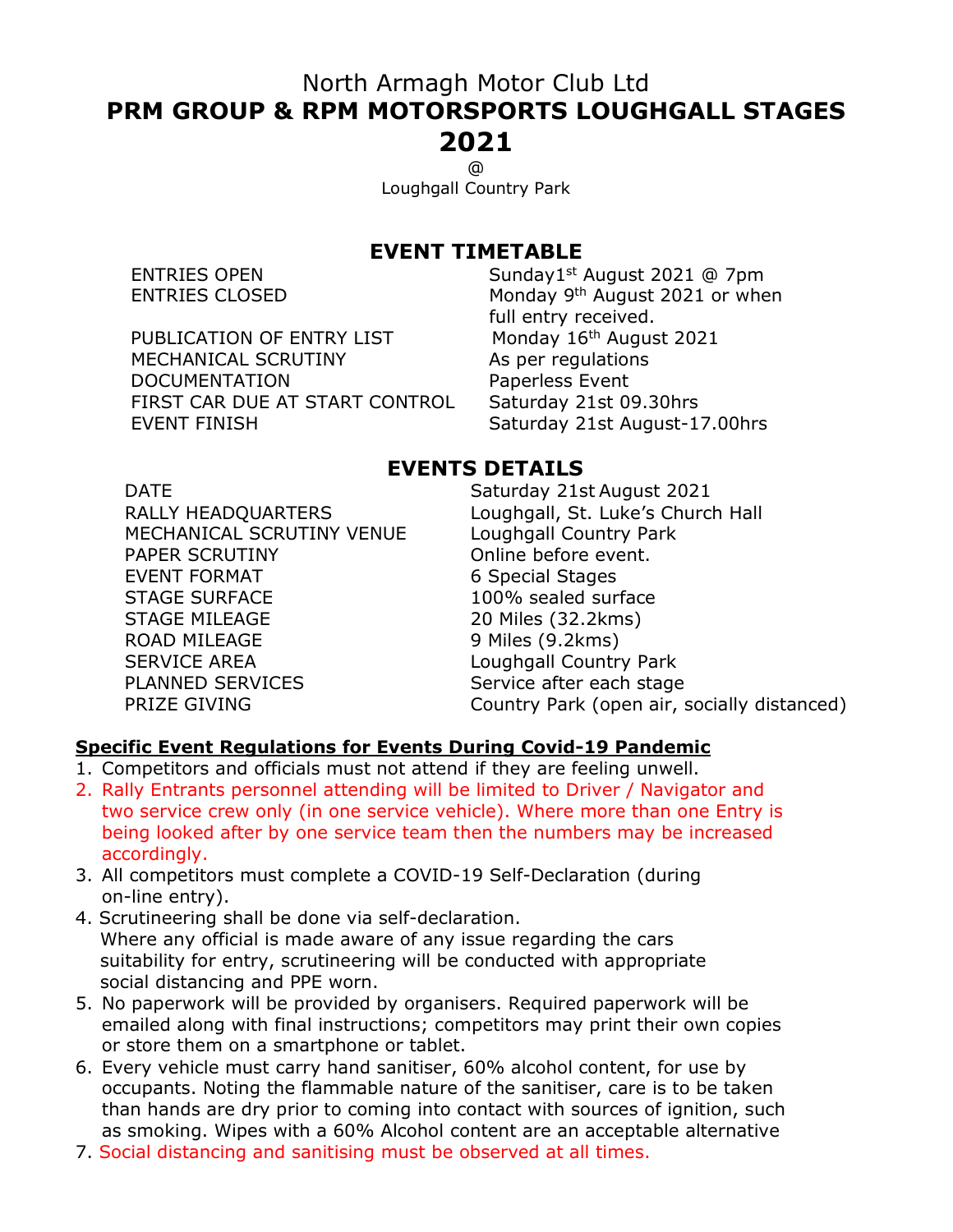## **PRM GROUP & RPM MOTORSPORTS LOUGHGALL STAGES 2021**

## SATURDAY 21st August 2021  **SUPPLEMENTRY REGULATIONS**

#### **PLEASE READ CAREFULLY**

- **1 Promoting Club** North Armagh Motor Club Ltd (hereafter referred to as The Organisers), will promote an **Interclub Permit Stage Rally** at Loughgall Country Park on Saturday 21st August 2021.
- **2 Governing Rules** The meeting will be held under the General Regulations of The Motor Sports Association (incorporating the provisions of the International Sporting Code of the F.I.A.), these Supplementary Regulations and any written instructions that the organising club may issue for the event.
- **3 M.S.A. Permit Number: 120760** has been issued for this event. McGrady Insurance Motorsport UK ANICC Championship Permit Number is: 2021/009
- **4 Championships** This event is a round of the following championships. McGrady Insurance Motorsport UK Northern Ireland Rally Championship. North Armagh Motor Club Championship.

**5 Eligible entrants** This event is open to fully elected members of: North Armagh Motor Club Ltd. Member clubs of the Association of Northern Ireland Car Clubs. Member clubs of The Motorsport Commission of Motorsport Ireland (MI) All drivers must complete an on-line declaration that they hold a valid **Motorsport UK RS Interclub,** or above, Stage Rally Competition Licence or equivalent MSI licence and a club membership card. Co-drivers must complete an on-line declaration that they hold a valid **Motorsport UK** 

**RS Interclub, or above,** Competition Licence or equivalent MSI licence and a club membership card. Where applicable an entrant's licence must also be held.

#### **6 Event location**

 Start Loughgall Country Park Finish Loughgall Country Park Prizegiving As COVID-19 guide lines in open air at Loughgall Country Park.

#### **7 The programme for the meeting will be: Mechanical Scrutiny and Documentation**

Competitors will be required to complete pre-event scrutineering by electronic declaration. Scrutineering spot checks will be carried out at the event using appropriate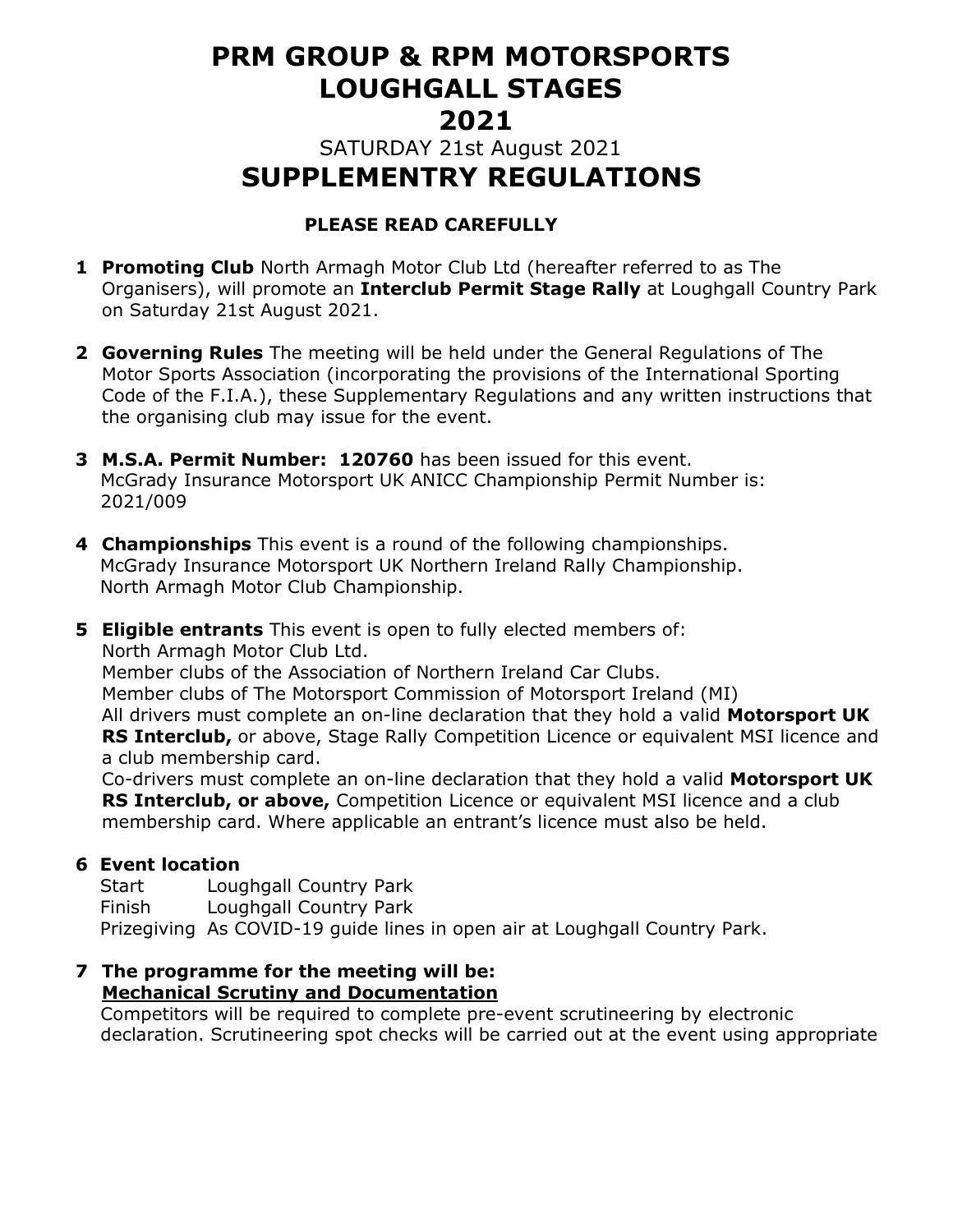PPE and social distancing measures. Remote video inspection of vehicles and equipment may be used. Administration checks will be carried out by electronic means prior to the event.

**Competition licences and club membership cannot be applied for on the day. NAMC** Club membership is £10 and will be available to purchase via the Rallyscore entry system when completing the entry form.

Competitors will be required to sign-on electronically pre-event.

Any competitor who has not completed and returned the electronic declarations before **13:00hrs on Sunday 15th August 2021** will be excluded – No exceptions. Their place will be taken by a competitor from the reserve entry list should one exist. All vehicles must comply with Motorsport UK Technical Regulations J and R46-R49. A noise test may be carried out prior to vehicle scrutiny or during the event as per J 5.18; maximum permitted limit 100dBa(A), R4.1.2 this will be strictly enforced**.** 

**Competitors Briefing** There will be no competitors briefing at this event. Important information from the Clerk of the Course will be issued in the events Final Instructions which will be emailed to all competitors before the event. Further instructions if required prior to start or during the event will be conveyed using the public address system in the service area.

**Start times** Cars will start at 30 second intervals. First car will leave no earlier than 09:30hrs on Saturday 21<sup>th</sup> August 2021.

**8 Special stages** The event will consist of **six special stages** with a mileage not more than 21 miles. The entire route of all Special Stages will be within the confines of Loughgall Country Park and Public Road sections will be used to travel to and from the Special Stages. An approved sketch map together with a Road Book will define special stage routes which will be emailed to the competitors before the event. No paper copies will be available at the event. The stages will be timed to an accuracy of less than one minute in accordance with R 2.7.2. The stage will take the form of 100% sealed surface.

**USE OF RED FLAG** As per Motorsport UK regulation R 24.4.5, RED FLAGS will be located at all radio points and will only be displayed on the specific instruction of the Clerk of Course or Stage Commander. Red flags will only be used when there is a possibility of noncompeting vehicles and rescue services moving on a stage AHEAD of competing cars. On display of this flag, you **MUST STOP IMMEDIATELY**! A marshal will then direct you to the service area. Times for a special stage stopped because of the red flag will be disregarded.

#### **The use of tyre heating devices is prohibited.**

**Competition numbers** will be supplied by the organisers in individually sealed plastic bags. Space must be made available for the event sponsors decals, which must be displayed. Cars not displaying event sponsors decals will be excluded.

**9 Classes** The event will be divided into the following classes: -

- **Class 1** Historic rally cars registered before 31/12/90 (Motorsport UK Cat 1, 2, 3, 4a and 4b. Ref: R49 - 2021 Motorsport UK Blue book.) and historic rally cars complying with FIA Appendix K. (Ref: R49.2 of 2021 Motorsport UK Blue book.) (See Art 5.14 NIRC Regs)
- **Class 2** Group N cars up to and including 2000cc (see Article 5.12 NIRC Regs for definition).
- **Class 3** Cars up to and including 1450cc and cars from 1451cc up to and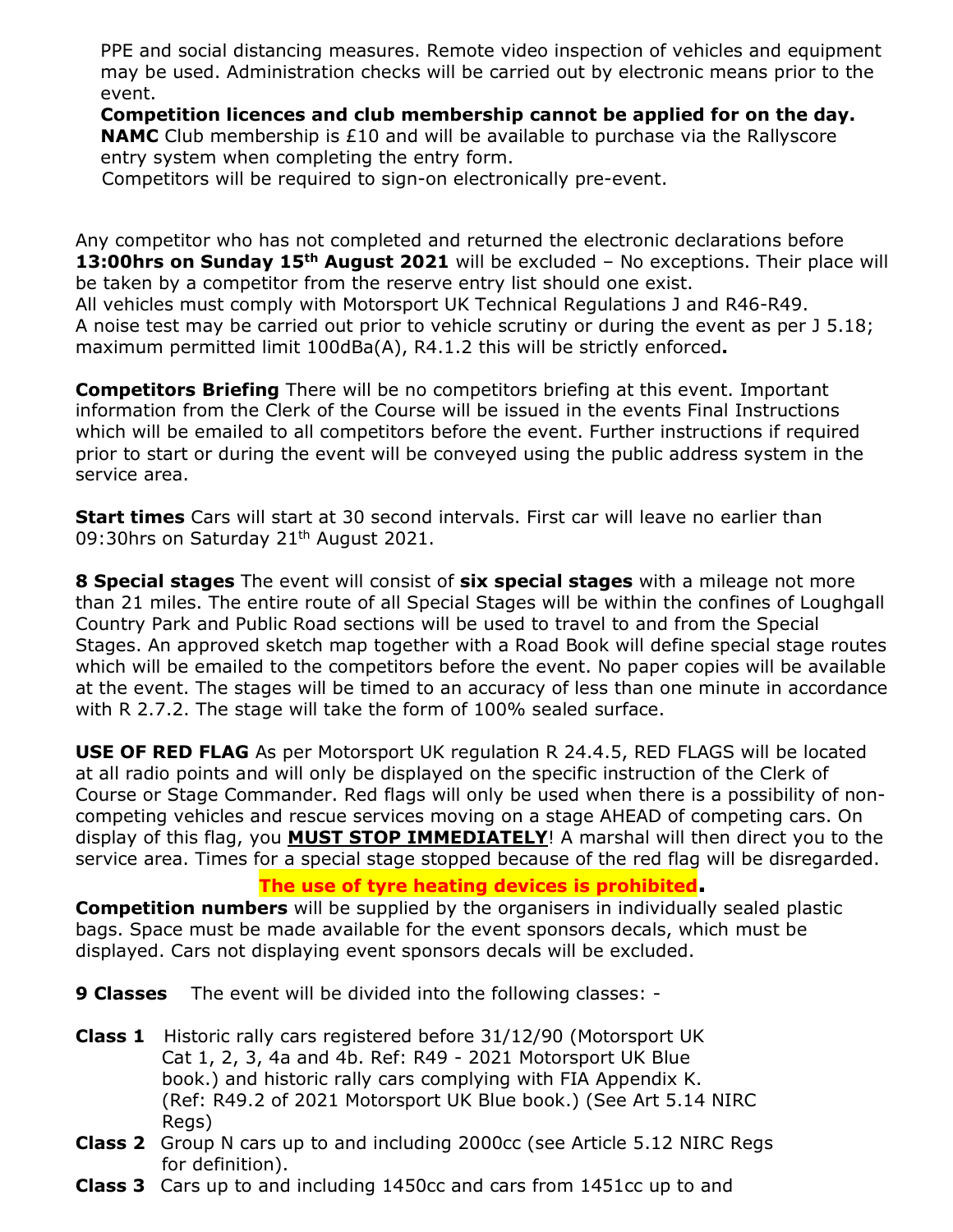including 1650cc; having not more than 2 valves per cylinder – Two-wheel drive only with Control Tyres. (See Art 5.18 NIRC Regs)

- **Class 4** Cars from 1451cc up to and including 1650cc, having more than 2 valves per cylinder. – Two-wheel drive cars only, including R2 cars (VR2C)
- **Class 5** Cars from 1651cc up to and including 2100cc, having not morethan 2 valves per cylinder. – Two-wheel drive cars only.
- **Class 6** Cars from 1651cc up to and including 2100cc, having more than 2 valves per cylinder – Two-wheel drive cars only, including R3 cars (VR3C)
- **Class 7** Cars over 2100cc Two-Wheel drive only.
- **Class 8** Any 4wd cars not classified in class 9 or 10, without a sequential gearbox (including previously FIA Homologated GpN 4WD cars).
- **Class 9** FIA Homologated GpA 4wd cars, FIA Homologated Super 2000 cars & FIA Homologated R4 cars, and any cars previously homologated as such, providing these run as per their FIA homologation papers. All Metro 6R4's and any derivative therefrom. Any other 4wd car not classified in class 10 with a sequential gearbox.
- **Class 10** FIA Homologated WRC cars and cars previously homologated as such and FIA Homologated R5 cars. Including any derivative of FIA Homologated R5 car converted to RHD whose conversion has been supported with photographic evidence and original LHD homologation papers for that vehicle.
- **Class 11** Open Class Motorsport UK GT Cars R5+ (being Group R5 cars modified beyond their homologation specification) and any other car not classified in classes  $1 - 10$ . **The onus is on the competitor to enter the correct class.**

**9.1** All cars must comply with the current Motorsport UK vehicle regulations (including the requirement for all vehicles to produce a logbook) appropriate to the individual event entered.

 **9.2** Competitors are reminded of requirements under 2021 Motorsport UK Yearbook - Competitors: Vehicles; Regulation J5.13.7 where all cars must be equipped with the facility to enable a fuel sample to be taken.

 **9.3** All cars must have Mud Flaps fitted behind each wheel. The mud flap material must be flexible with a minimum thickness of 4mm. The mud flap must extend to a minimum of 4cm either side of the tyre tread. The bottom of the mud flap must be no more than 8 cm from the ground when the car is stopped with nobody on board.

 **9.4** All competitors must carry within their vehicle a self-contained Spill Kit capable of effectively absorbing minor spillages of up to 1.5 litres of all vehicle fluids – oils, fuels, coolants, battery acid. Used Spill Kits are to be disposed of in accordance with local or National guidelines.

**9.5** Turbo engined cars, class determined by capacity x1.7; Rotary engined cars, class determined by capacity x1.7

 **9.6** Vehicle Regulations for Classes 2 and 8 (Note: ALL competitors take note of Art. 5.16). [NB Class 2 no longer caters for "standard production cars". The relevant FIA Group N Homologation Papers must be produced at each event and cars must comply fully with Group N Regulations.]

**9.6.1** Cars eligible for Classes 2 are those, which are, or have at any time been, homologated in Group N as defined in FIA Appendix J.

**9.6.2** The standard specification of any model shall be determined by FIA Homologation papers in the case of current and former Group N cars.

**9.6.3** In all cases the degree of modification from standard shall be as provided for under FIA regulations for Group N.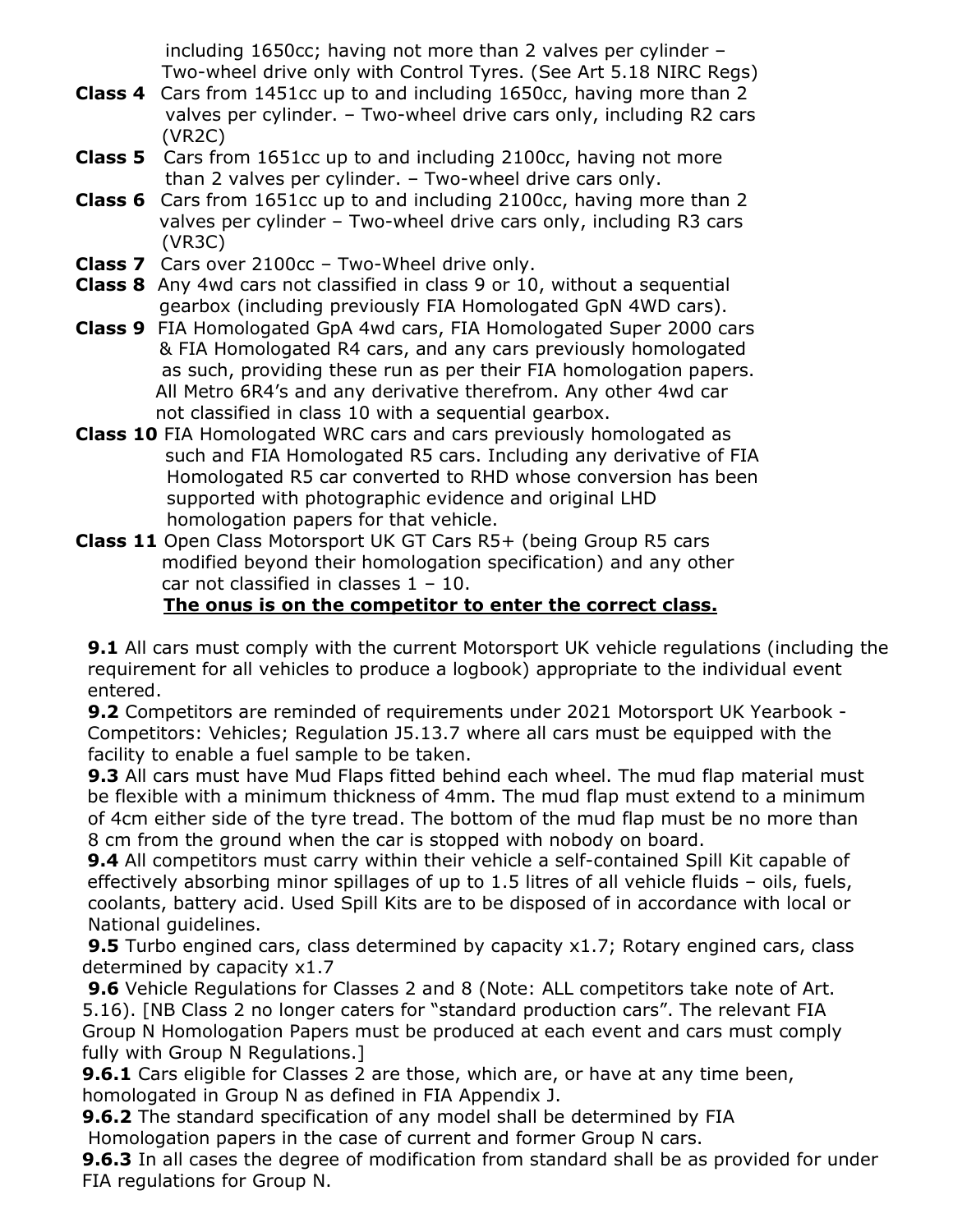**9.6.4** The onus of proving eligibility for Classes 2 & 8 rests solely with the competitor who should ensure that homologation papers are available at events.

**9.6.5** Regulation 5.12 applies.

**9.6.6** Vehicle Regulations for Class 1 (Appendix K) (Note: ALL competitors take note of Article 5.16). In order to run under Appendix K, Historic Rally Cars must have been issued with a valid FIA Historic Technical Passport (HTP), be in compliance with this document and the current FIA Appendix K at all times. Vehicles are exempt from R 46.1.3.

**10 Log book, Motor tax & MOT** All cars must produce an MSA or MSI log Book if requested. All Northern Ireland and UK registered cars must also produce a valid MOT certificate. Republic of Ireland registered cars must produce a valid NCT certificate. Log books cannot be issued at the event and it is competitor's responsibility to obtain same prior to the event.

**11 Awards** will be presented as follows: -

| 1st Overall - Two Awards             | $1st$ in Class – Two Awards           |
|--------------------------------------|---------------------------------------|
| 2 <sup>nd</sup> Overall - Two Awards | 2 <sup>nd</sup> in Class - Two Awards |
| 3rd Overall - Two Awards             | $3rd$ in Class – Two Awards           |

Awards will be presented at the prizegiving in the Service area following the event. (The 1st three overall forfeit class awards) Additional awards may be presented at the organiser's discretion. Additional awards may be presented at the organiser's discretion.

**12 Maximum/Minimum Entry**. The maximum entry for the meeting is 100. The minimum is 70. The minimum entry for each class is 5. Should any of the minimum figures not be reached the organisers have the right to cancel the meeting D29 or amalgamate classes as required.

#### **13 Entry Fees:**

|  | Entry list opens. |  | Sunday 1 <sup>st</sup> August 2021 @ 7pm on Rallyscore. |
|--|-------------------|--|---------------------------------------------------------|
|--|-------------------|--|---------------------------------------------------------|

- . Entry list closes.  $\blacksquare$  Monday 9<sup>th</sup> August 2021
- 
- . Entry fee is  $\overline{280.00}$

**. Entries:** Entries and entry fees for the event should be **FULLY** competed and submitted online at **www.rallyscore.net ,** the submitted entry must include full payment of entry fees etc. Entries will not be confirmed as accepted until full payment for the event has been received. The organisers reserve the right to refuse any entry. Refusal of an entry will be

notified via email.

**. Refund Policy:** Entries withdrawn in writing and received by the organisers, before Sunday 15<sup>th</sup> August 2021, will be refunded in full less £50.00 to cover administration costs. Entry fees for entries withdrawn after this date will **not** be refunded. **No written notification to Entries Secretary, no refund.** 

. **Seeding** will be based on results filled in on entry form. If you don't fill in the form, we will presume you are a beginner. The order of starting will be at the organiser's discretion. Once the entry list has been published no discussion regarding it will be entered in to. Any competitor found falsifying their results will be reported to Motorsport UK.

Entries will be accepted on a first come first served basis. The organisers reserve the right to select up to 20 entries at their discretion.

Competitors will be contacted by email upon the acceptance of their entry. All the closing dates listed above are the date of receipt and not date of posting.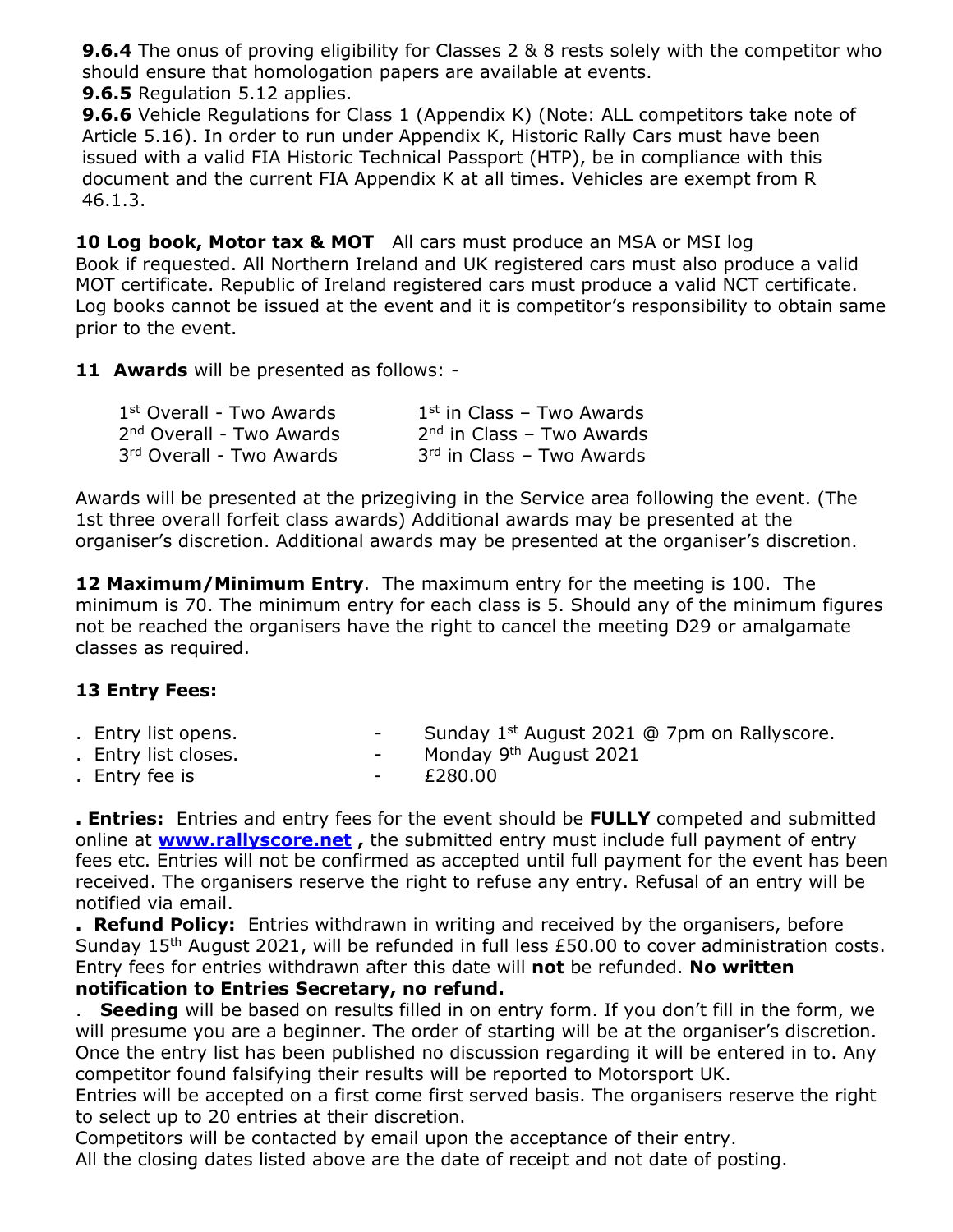#### **14 Priority places.**

 If more than 100 entries are received then D 14 will apply and a reserve list of up to 10 potential competitors may be assembled as per D 15

# **15 Secretary of the Meeting: Entries Secretary:**

# **Charlie Deering**

 Telephone +44 (0)7745 891227 Telephone +44 (0)7801 670100 e-mail: sfullerton78@gmail.com e-mail: c\_deering@sky.com

#### **Enquires only between 6.00pm and 10.00pm weekdays, 1.00pm and 6.00pm weekends**

#### **16 Other senior officials: -**

| <b>MSA Steward</b>              |   | <b>Bill Swann</b>                                                                |
|---------------------------------|---|----------------------------------------------------------------------------------|
| <b>External Stewards</b>        |   | James Blane/Alan Elliott                                                         |
| <b>Clerk of the Course</b>      |   | <b>William Fullerton</b>                                                         |
| Deputy Clerk of the Course      |   | Barry Taggart                                                                    |
| <b>Chief Scrutineer</b>         |   | Gillian Magee                                                                    |
| <b>Environmental Scrutineer</b> |   | Kevin Haveron                                                                    |
| <b>Chief Timekeeper</b>         |   | Declan McAleer-McAleer Timing                                                    |
| <b>Chief Medical Officer</b>    |   | John Fox                                                                         |
| <b>Event Safety Officer</b>     |   | Jan Huisman                                                                      |
| Competitor Liaison Officer      |   | Ian Porter                                                                       |
| <b>Results</b>                  |   | Patrick McCollum-Rallyscore                                                      |
| <b>Chief Marshal</b>            |   | <b>Caroline McGuinness</b>                                                       |
| <b>Chief Rescue Officer</b>     |   | Michael Marner                                                                   |
| Recovery                        |   | Ian Culbert and team                                                             |
| <b>Chief Communications</b>     |   | Brenda Gordon-Strode NI                                                          |
| Spectator Safety Officer        |   | Declan Gannon                                                                    |
| Covid 19 Officer                | - | Gavin Campbell                                                                   |
| Judges of Fact                  | - | List will be published on the NAMC website along<br>with the final instructions. |

17 Provisional Results will be published as soon as possible after the event. Queries must be made with the Competitor Liaison Officer (CLO) up to and no later than 30 minutes after the posting of provisional results via telephone only. Stage times will be posted on the Rallyscore facebook page and website during the event at regular intervals. Please note these times will be for information only.

All protests must be made by telephone through the CLO and must be in accordance with C  $5.1 - 6.6$ .

Competitors may apply to the Secretary of the Meeting by telephone for permission to remove their vehicle from final Parc Ferme before the declaration of final results on the understanding that they forfeit their right to defend any protest or irregularity regarding the eligibility of the crew in question.

18 Road Book & Special Stage Time Cards: Competitors will be supplied with a Road Book/Time Card copy by email, before the event, this timecard is for use by the competitor only and will not be handed to any official during the event. Note, there will be no copies of this documentation available on the day of the event due to Covid19 precautions.

#### **19 Modified MSA Regulations**

All other SSR's of the MSA apply as written except for the following which are modified: Servicing may only be carried out in specific area as indicated in the final instructions and Competitors Road Book. In the event of a tie a competitor who has a greater number of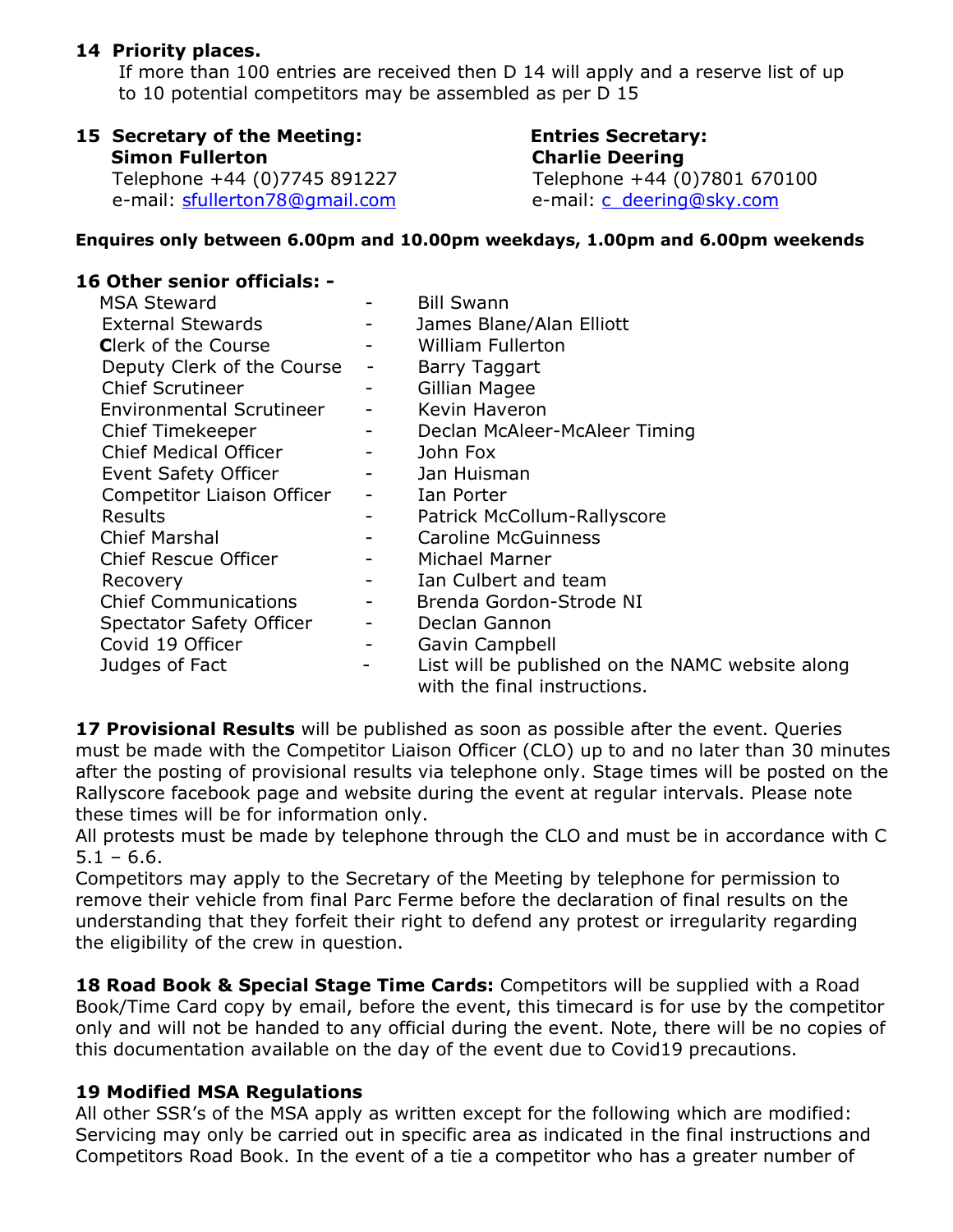faster times will be the winner, failing which the fastest time on the last stage and so on until a result can be obtained.

**19.1** Having missed a Control or Special Stage a competitor may only re-join the rally at the Service Out control in their seeded road position or at the tail of the field. It is the responsibility of the competitor to first ensure that an event Scrutineer has had the opportunity to confirm that no re-scrutineering is required, or if it is required that Re-Scrutineering has been completed and duly shown as passed. This Re-Scrutineering must be organised by telephone via the CLO who will inform the Secretary of the meeting before the competitor will be permitted to re-join the event.

#### **20 Penalties**

Jump Start **- ONE** MINUTE. Timing will be Electronic Beam Timing, timed to less than 1 second. On the GO command a flag or other signal will be used to start the competing car. Then and only then can a competitor enter the stage. *All penalties will be applied at the end of the event but the organisers will endeavour to inform the affected crew as soon as possible.* 

**20.1** Competitors are reminded of the following:

Named Judges of Fact will be appointed to observe facts in accordance with R 8.1 and named driving standards observers will be appointed to observe facts in accordance with R 8.1. These names will appear in Final Instructions.

**20.2** The Damage Declaration form must be completed whether a finisher or not and must be received by the Secretary of the Meeting via email within 72 hours of the finish of the event. Failure to return a form may result in a fine of up to £100 as per R15.1.3.

**20.3** Maximum Speed Limit in the Service area is 10 MPH.

#### **21 Special Stages & road sections**

- **21.1** Achieving a time which is less than the minimum time stated on the time card MINIMUM TIME FOR STAGE.
- **21.2** Achieving a time which is greater than the maximum time stated on the time card – MAXIMUM TIME FOR STAGE plus 10 seconds penalty per minute over the stage maximum.
- **21.3** Achieving a time which is between 1 and 2 above ACTUAL TIME IN MINUTES, SECONDS (AND TENTHS OF A SECOND).
- **21.4** Failure to attempt a special stage = Stage Maximum PLUS 10 minutes for each stage missed.
- **21.5** Failure to follow specified stage route = MAXIMUM TIME FOR STAGE.
- **21.6** Failure to start a special stage when instructed = 10 MINUTES.
- **21.7** Any competitor or any person acting on behalf of a competitor found on any stage, after the publication of the regulations, until the finish of the event will be excluded. The person or persons will be reported to Motorsport UK /MSI for possible further penalties. This excludes any period of recce allowed by the organisers.
- **21.8** Reporting at any Control after due time = 10 SECONDS PER MINUTE.
- **21.9** Reporting at any Control before due time = 20 SECONDS PER MINUTE.
- **21.10** Not reporting at a Control = EXCLUSION.
- **21.11** Wrong approach or departure at a Control = 10 MINUTES.
- **21.12** Servicing outside designated service area(s) = EXCLUSION.
- **21.13 Reporting at a Control, 5 or more minutes after due time = EXCLUSION**.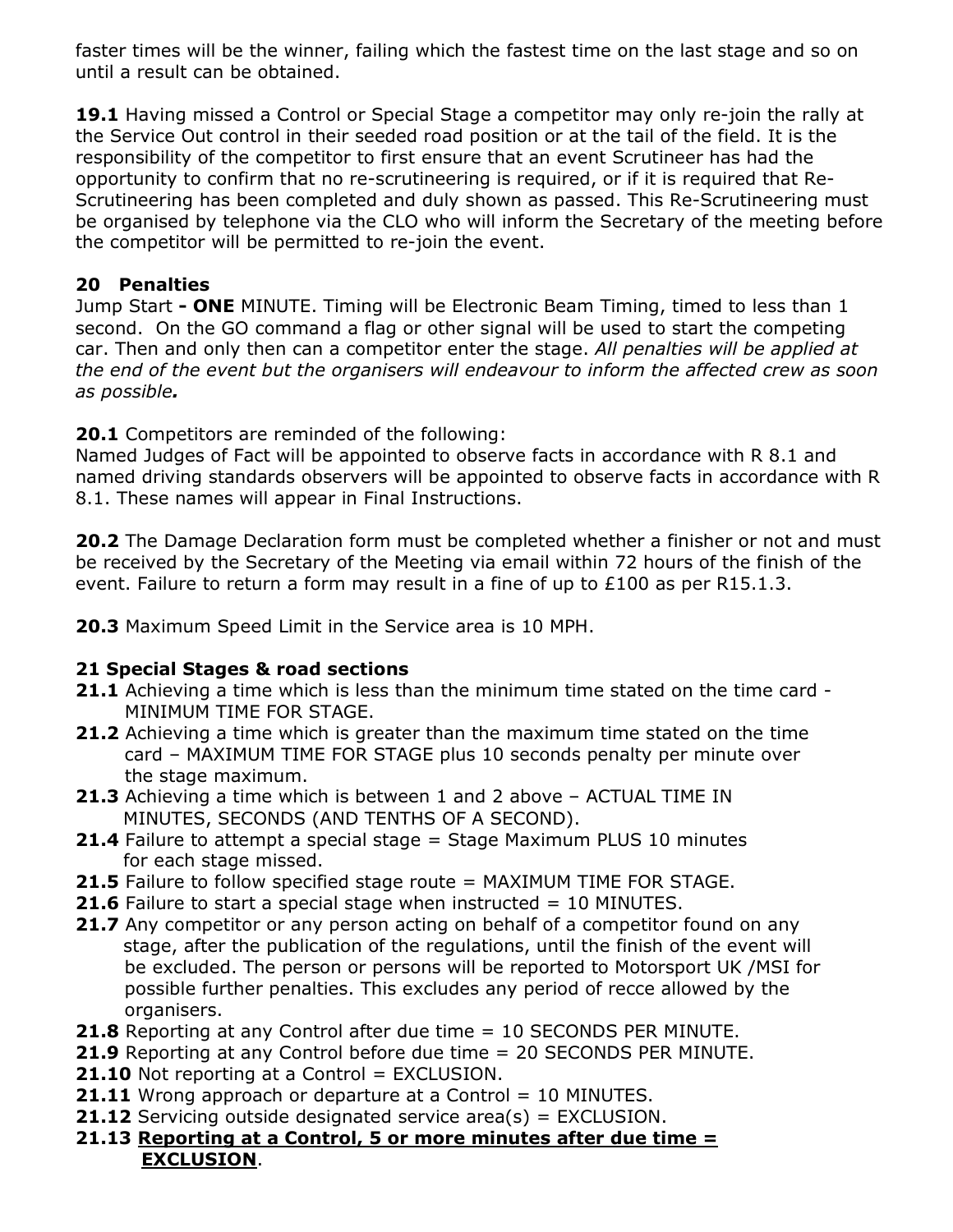- **21.14** Absence of a recorded time on a time card = Maximum PLUS 10 minutes for each stage missed. Note that each Stage that is missed or not completed and absence of a recorded time at the following Service In control will be considered to be a single failure. At the Service Out Control when re-joining the event per 19.1 penalties will not be applied.
- **21.15** Failure by a crewmember to fasten their Crash Helmets properly = EXCLUSION.
- **21.16** Failure to produce or surrender any Time Cards on request = EXCLUSION.
- **21.17** Misconduct by any member of a service crew or competing car = EXCLUSION.
- **21.18** Making a false start on a stage ONE MINUTE.
- **21.19** Breach of Regulation R5.4, R15.1.2, or R25. = EXCLUSION.
- **21.20** Breach of statutory requirement concerning the driving of a motor vehicle = EXCLUSION.
- **21.21** Receiving assistance contrary to R38.1.1 R39.3.3 = EXCLUSION.
- **21.22** Failure to report at a specified day for scrutiny = EXCLUSION.
- **21.23** Not complying with a requirement of the road book 10 MINUTES.
- **21.24** Excessive speed or conduct likely to bring motor sport into disrepute
	- 1st offence 10 minutes 2nd offence EXCLUSION.
- **21.25** Excessive noise in breach of MSA limits = EXCLUSION.
- **21.26** Refuelling a competing vehicle in breach of the event regulations = EXCLUSION.
- **21.27** Use of tyre heating devices Penalties for breach of this regulation will be left to the discretion of the Clerk of the Course which may go as far as exclusion
- **21.28** Not obeying the instructions of an official 5 Minutes

**21.29** Refuelling without the permission of the Clerk of the Course – 5 minutes A copy of the Supplementary and any other relevant regulations will be posted on the Official Notice Board.

**22 Stage Starts** will be done by means of a flag or other type of signal. After the signal the competitor will accelerate into the stage. All special stages have a flying finish. After crossing the finishing line, the competitor will stop at the timekeeper's control and have his or her time recorded. Instructions on how to use the beam timing system will be provided in Final Instructions 1.

#### **23 Scrutiny and Signing on.**

- **1 Co-drivers CANNOT apply for a Motorsport UK licence on the morning of the event as before.**
- **2** A red reflective triangle and Motorsport UK Approved SOS/OK Board must be carried in the competing car.
- **3** Competitors are reminded that Motorsport UK Vehicle Technical Requirements for a special stage rally are mandatory.
- **4** Both crew members must provide a mobile phone number on which they can be contacted during the rally weekend. This will only be used by the organisers for information and accountability purposes.

**5** The service area in Loughgall Country Park opens from 16.00hrs on Friday 20<sup>th</sup> August 2021 when service vehicles and rally cars may be parked up and left overnight in their service location where a security services team will be present. Competitors must follow rally officials' instructions to their allocated Parking space. The Special Stages will be sufficiently set up then, for Competitors use.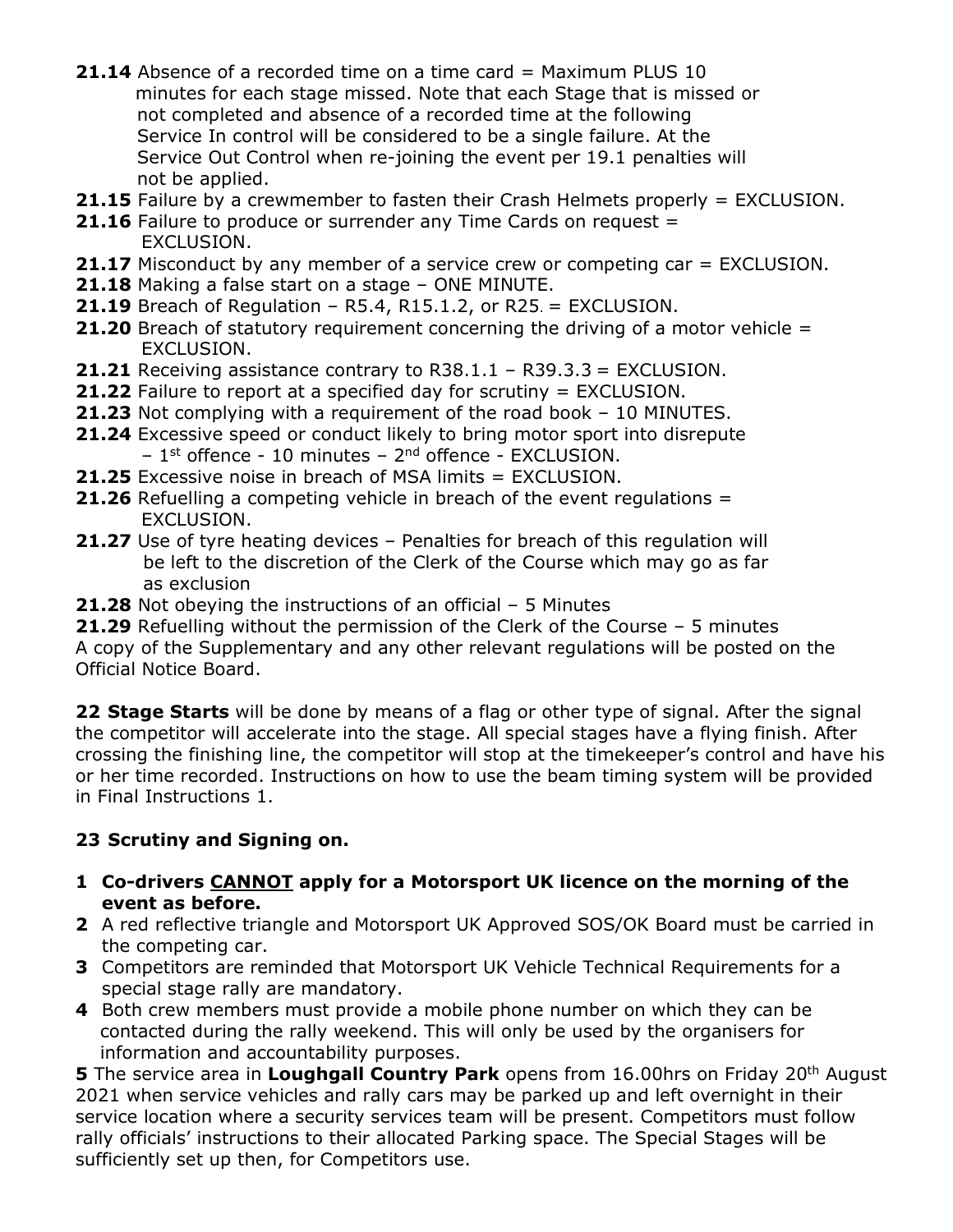**24 Reconnaissance/Safety notes** Safety notes **will be permitted** on this event. These official Motorsport UK sanctioned safety notes/video will be prepared by and only available from Patterson Agency Limited and competitors must make arrangements to obtain these. Contact www.rallynews.net or Michael Patterson mobile: 07818 003364.

Competitors will only be permitted to examine the stages between 16.00hrs and 20.30hrs on Friday 20<sup>th</sup> August and again between 07.00hrs and 08.30hrs on Saturday 21<sup>st</sup> August on foot or bicycle. NO motorised forms of transport permitted. Any competitor who has been authorised by the Clerk of Course to work on a special stage will be exempt from exclusion.

**25 Service/Service Area** The service area will be located adjacent to the central arena area at Loughgall Country Park. Competitors will only be allowed one service vehicle per competing car. All service vehicles must display the service plate on inside of windscreen to gain entry to the Loughgall Country Park; no service plate no entry.

All service vehicles must be in service park on Friday afternoon (see SR 23.5) or no later than 08.00hrs on the morning of the event. All competing cars must have a ground sheet for use in service park. If you do not adhere to this, you will not be allowed to service. The speed limit while in the service park is 10 MPH. Any competitors or member of a service crew belonging to a competitor, who is deemed to be in excess of the speed limit, or deemed to have committed an act of careless driving, or damages the surface or surroundings of the service area will be excluded. Mopeds or any motorised scooters etc will not be allowed in the service park.

**ON ORDER OF THE VENUE OWNERS, DOGS WILL NOT BE ALLOWED INTO THE COUNTRY PARK AND WILL BE REFUSED ENTRY AT THE GATE**.

#### **NO PERSON WILL BE PERMITTED TO USE ANY FORM OF MOTORISED OR PEDAL TRANSPORT IN OR AROUND THE SERVICE AREA AFTER 08.30HRS - THIS PARTICULARY APPLIES TO CHILDREN.**

**If any person ignoring this instruction is connected to a competitor he/she will BE EXCLUDED.** 

#### **THIS IS FOR EVERYBODYS SAFETY AND WILL BE ENFORCED.**

**26 Interpretation of regulations** It is not the duty of any marshal to interpret regulations or any written instructions to a competitor or to explain the meaning and/or effect thereof. It is the responsibility of the competitor to read and understand the regulations and other written instructions. When an entry has been received by the organisers it is understood that all competitors have read and understood these supplementary regulations.

**27 Abuse of Officials** ANY COMPETITOR OR TEAM MEMBER WHO ABUSES (VERBALLY OR OTHERWISE) A MARSHAL OR OFFICIAL WILL BE EXCLUDED FROM THE EVENT AND REPORTED TO MOTORSPORT UK / MSI. (A 10.2 & A10.2.1)

**28** All reference numbers relate to the 2021 Motorsport UK Competitors Year Book.

**29 Organisers liability** The Organisers decline liability in any accident caused by or to competitors, drivers and competing cars during the whole of the event. The Organisers also decline any liability for breach of the laws and regulations of Northern Ireland and the Republic of Ireland covered by the itinerary. Competitors shall be held responsible for any accident or breach of laws in which they may be involved and shall declare to the organiser's particulars of any incident from which liability may arise and shall have no claim against the Organisers arising out of any action of the Organisers, their servants or officials, during the course of the rally.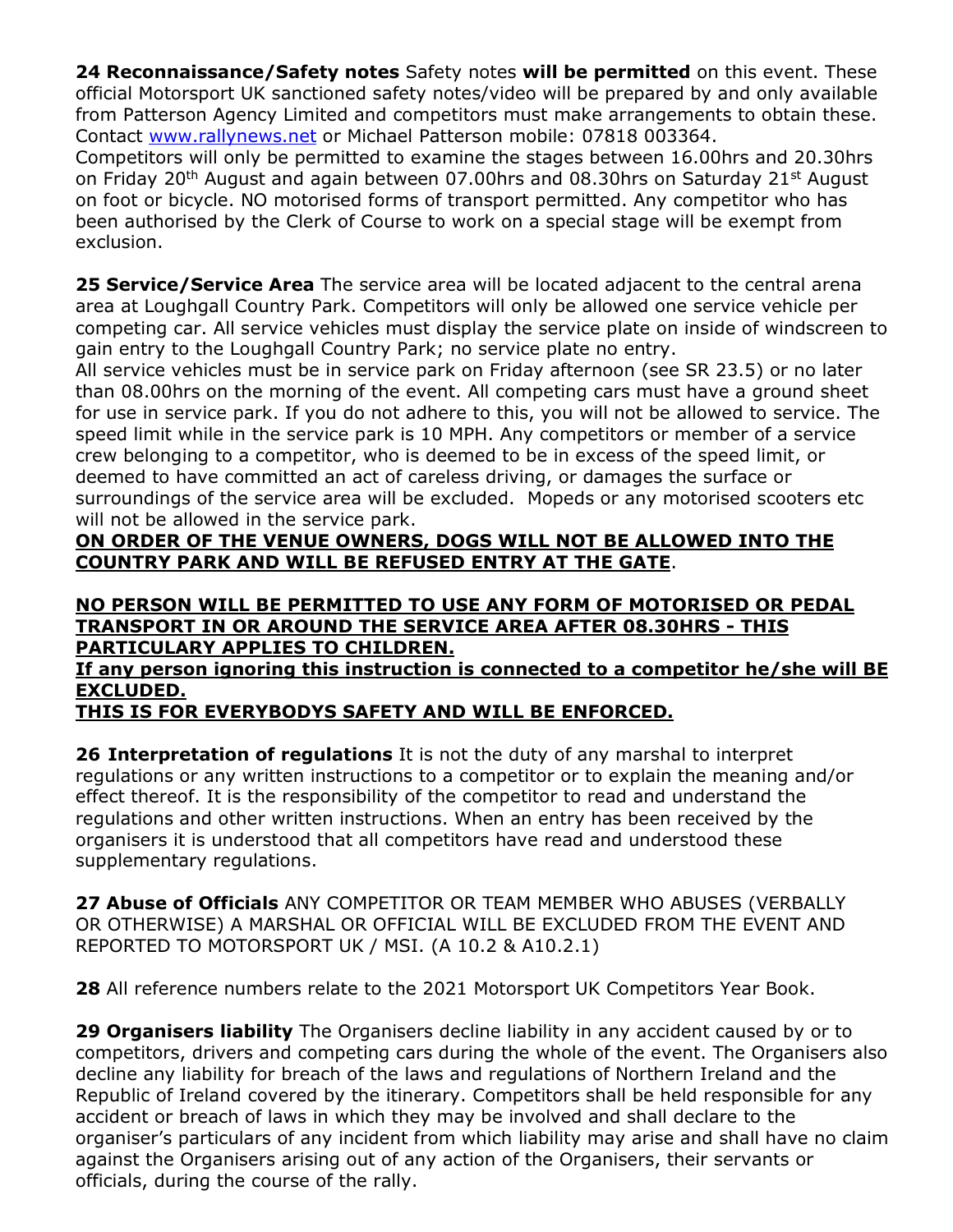**30 Sponsor advertising** Competitors must provide a space of 12" x 6" on each side of the two front doors of the competing car for additional sponsor advertising. It is not permissible to modify organisers supplied decals.

**31 NOISE RESTRICTIONS** All unloading of competing cars will take place in the service area, with the minimum amount of noise. When competing cars have been unloaded from trailers, service vehicles will be required to take trailers to the trailer park which is located adjacent to the service area. We the organisers would ask that all competitors and service crews take this into consideration.

Further details will be in the Final Instructions.

**32 REFUELLING There will be NO REFUELLING PERMITTED** during the event for safety reasons, unless in extreme circumstances and only with the prior approval of the Clerk of the Course. Any request should be referred by telephone to the CLO and if granted a segregated refuel area will be provided and is the only area that may be used for refuelling. As the total event is less than 40 miles, there is no reason why 1 tank of fuel will not suffice. **YOU MUST ARRIVE WITH THE FUEL ALREADY IN THE CAR,** otherwise SR 21.30 will apply.

**33 Rules for accredited media using drones:** The accreditation conditions state: 'The holder of a Motorsport UK Media Pass or Tabard will not use advanced technology, such as drones, without the specific prior written authorisation of both the Motorsport UK and the event organiser.' Only commercial use by an operator who is both a Motorsport UK Accredited Media and who is approved by the CAA can be considered for possible inclusion. All other use of drones is prohibited.

**34 Insurance details** The Organisers have applied to Marsh Commercial for a Blanket Cover Note under the above scheme. This will provide competitors who need to use the scheme with the Third Party Cover necessary to meet RTA requirements on the Road Sections of the event. The cost for use of this scheme is £25 in addition to entry fee.

All applicants wishing to use the scheme must be able to comply with all points of the Marsh Commercial Motorsport's Declaration: -

- I do not have the Third Party Road Section extension on my current Motor Insurance.
- I am aged 20 or over.
- I have had no more than 1 fault claim in the last three years
- I have no more than a maximum of 6 conviction points or a licence ban on my UK driving licence
- I have the appropriate competition/club membership licence as well as a UK/EU driving license and if my license is provisional I will be supervised by an adult over 25.
- I have no physical or mental disabilities
- My vehicle is MOT'd, Taxed and Insured for the road
- I have no other material facts to disclose
- Anyone aged less than 20 years old will also be accepted at the same price should their co-driver be a more senior member of their family or over 25.

If you comply with all points above no Letter of Acceptance will be required. If unable to comply with any of the above points you will be required to complete the Declaration form (the form can be obtained by contacting the event secretary or Marsh Commercial Motorsport) which should be forwarded either to the organisers or direct to Marsh